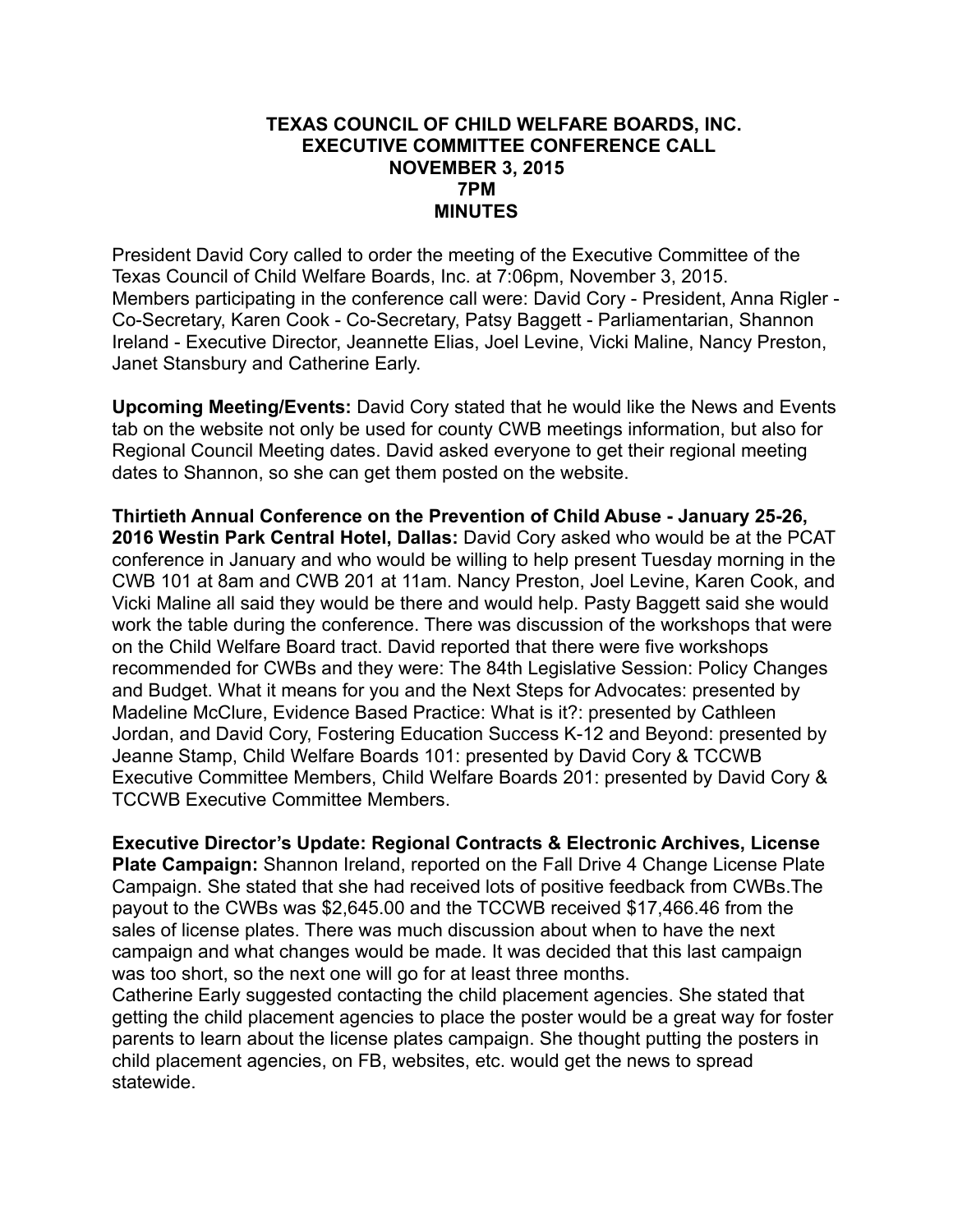David Cory suggested we "tweak" the procedure, time frames, etc., and have something to send out on the county and regional level by January. After much discussion, it was decided that the Resource Development Committee would work out a procedure to be used for running the campaign by the next conference call, January 19, 2016 and that a similar campaign to the Fall one would be run after January.

Shannon Ireland reported on regional contracts and electronic archives. David Cory stated that he would like to have a couple of local board contracts: financial agreements and non-financial agreements, and regional council contracts. He would like to have one for each region. Nancy Preston stated that we needed to remind all counties and every 501c3 to check with the Secretary of State and file an 802 every year. Shannon said she could include a link in the newsletter. Shannon asked for all of the committee chairs to send 2016 committee meeting dates to her to be put on the TCCWB website.

## **Committee Updates:**

**Education Committee:** David Cory reported that the upcoming PCAT Conference was the main focus at this time. He said there would be possible updates to the Operations Manual. The PCAT flyer is on the TCCWB website and the county board contacts will be emailed.

**Re-Branding Foster Care Committee**: Catherine Early reported that a plan has been made. The first piece of the plan is building a case for support. She stated that this would benefit all child welfare boards. Building a case for support will help in seeking funding for any project for the TCCWB. Carole Foster has put together the first draft. Catherine said that the committee was seeking specific stats on Regional Councils or any Child Welfare Boards statistics that will show that we do excellent work: for example, data on all good and services produced by the community partners. She asked that if any CWB has any data to please send it to her or to Carole Foster so that data can be included in the case for support. After the case for support is completed, it will come to the entire TCCWB for approval and for the use of the entire group. Having a case for support will help of us in seeking funding.

Catherine stated that the committee is working with a company who originally worked to develop the logo and advertising pieces for the Fostering Brighter Futures pieces. The trademark process for the Fostering Brighter Futures pieces has not begun, so the committee will begin to work on getting a trademark. Catherine is also looking into getting a trademark on the url websites. She is having trouble finding who owns the urls. She is working with, what was formerly Providence, and is now, Pathways of Texas, to locate who has the urls at this time. Catherine also reported that the committee was searching for data on Rainbow Rooms that are connected to Child Welfare Boards. Catherine stated that local Child Welfare Boards could start spreading positive stories about foster parenting. She stated that the Advocacy Committee could help spread these stories around the state using FB, local media, etc.

**Advocacy Committee:** Janet Stansbury and Joel Levine reported that for the next legislative session that the Advocacy Committee wants to spread the news and increase